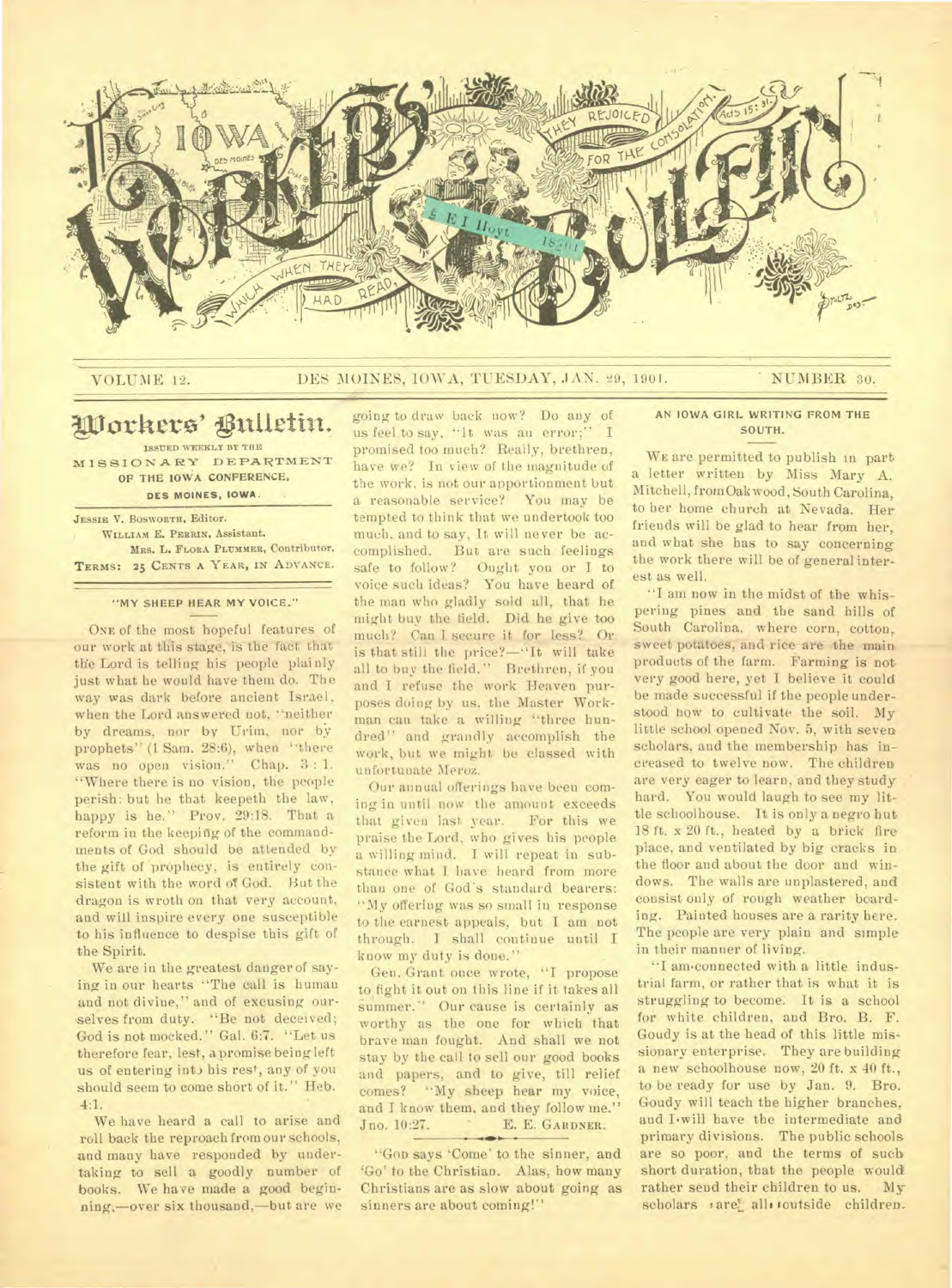## 118 THE WORKERS' BULLETIN.

The people here are really hungering for the truth. They want us to start a Sunday-school, and also want Bro. Goudy to preach for them. Our industrial school can surely be made a success if we can obtain the means sufficient to get the farm work started. We have a farm of one hundred acres, thirty of which are still uncleared.

"Now, dear brethren and sisters, there is a chance for you to do some missionary work for the southern field. Could you not make a donation of a few dollars to help us right here? We desire to get the farm work well started this year. As soon as possible, we want to furnish work for students, so that they can earn their way through school, or in part at least. Corn is eighty cents a bushel, and it will require about one hundred and fifty bushel to feed our two horses until corn grows again. The Lord has promised special blessings to all who will help in this neglected southern field. Here is a chance for *you* to help and receive a blessing. Remember that God giveth the increase, even in your rich farming district in the North and West. He "giveth thee power to get wealth." Give all you can, if it is only a penny. The next time you will have more to give....I am well and happy, and dearly love my work."

### **F1EbD REPORTS.**

#### **NORTH-WESTERN IOWA.**

SINCE my last report I have been laboring with the churches and isolated Sabbath-keepers in the interest of the book work. By the help of God I have tried to set before all the importance of the great and noble work that is now to be done by us as a people. I am sure that the blessing of God will come to all that take hold of it in faith. I have not a word of discouragement to offer to any in regard to what has been done in the sale of "Christ's Object Lessons," but on the other hand words of comfort and cheer to all.

As soon as this work was properly set before our people, some were ready at once to take hold, and they have done well. One sister took twentynine orders in fifteen hours. Some, although loving the truth, at once said that they could not sell books, for they had tried it and failed. I am glad that I can report that some of these persons have proved to their own satisfaction that they were deceived in regard to their ability to sell books. The expe-

rience of one brother will apply to many others. After hearing the matter presented, he went home feeling sure that he could not sell books; but a few days after he was impressed by the Spirit of God that lie ought to go out and try it, and in a few days he sold nineteen books to his neighbors. Others are having the same good experience. Truly the Lord has gone out before his people and prepared the way for all. When I met these persons the second time, I was greatly encouraged by hearing them tell of their good experiences. Their testimonies were full of hope and courage, and their very countenances showed that God had been blessing them. No one should be discouraged because he can not do as much as some others. More is required of some than of others, but let all do something. This is a new work for many of our people; but God is willing and able to help all whom he has called, and he has invited *all* to engage in this work. Some have done nicely in making offerings to sustain the cause of truth in foreign fields; others are slow in this good work, and they are suffering a great loss on that account. Let us all have a part in the closing work. Soon the Lord will come and reward the faithful. J. S. HART.

#### **AMONG THE CHURCHES.**

IN company with Eld. H. Nicola, I h we recently met with the friends of the cause at Burlington, Middletown, New London, and Lisbon. The church at Burlington is somewhat weakened by removals and other causes; but there are faithful ones there who are standing nobly at their posts of duty. At Middletown we visited two families who are keeping up their Sabbathschool, and seem to be of good courage in the Lord.

At New London we visited all the families of Sabbath-keepers in, and near, the city. On account of some discouragements, their Sabbath-school had been suspended. Arrangements were made to begin holding Sabbathschool and meetings soon. May the Lord bless this company of believers, and may they hold up the light of truth constantly, and thus meet the mind of the Lord as expressed in the following texts: Matt. 5:14-16; Phil. 2:15. These texts are alike applicable to all our believing people everywhere, during all time.

We met with the church at Lisbon, as per appointment in the BULLETIN, Jan. 18-20. The ordinances were cele-

brated, and four good people were received into the church. We were glad to become better acquainted with the work at this place. This is the home of Eld. J. T. Mitchell. The four new members spoken of began the observance of the Sabbath under the labors of Bro. C. E. Hahn and son Earl when they were engaged in tent labor in the vicinity of Cedar Rapids. They now reside about two miles from Lisbon.

Eld. Nicola's help was much appreciated at all these places. We find the people all willing to help, and some at work, in the sale of "Christ's Object Lessons" for the relief of our schools.

C. A. **WASHBURN.** 

*Jan. 25.* 

# **BENTON.**

Is company with Bro. C. W. Neal, I visited the church at Benton, Jan. 11-13. We were glad to find some faithful souls there. Many of the members of that company have gone to Oklahoma; some of them, however, have returned. Three public meetings were held, with a good interest. I was glad to see present so many who attended the tent meetings held there six years ago. They showed an interest in the truth. An earnest request for meetings was made by those not of our<br>faith. As we presented the special As we presented the special work for this time, the brethren and sisters manifested a deep interest, and will do all they can to sell the "oil" to their neighbors. We sold a few books to outsiders while there. Bro. Neal expects to hold quarterly meeting services there soon, and I hope to return and help them sell books. I am now on my way to spend a few days at Weldon, expecting to go to Davis City also. I am so glad to have a part in<br>the Lord's work. F. L. Moopr. the Lord's work.

# **FROM ONE ISOLATED FAMILY.**

WE quote from a letter recently received from Bro. and Sister L. W. Baylies, of Neola:—

"Although we as a family are isolated, and denied the pleasure and blessing of church fellowship, the Lord is with us to assist us in advancing with the message and in gaining new victor:es each day. Our family school of seven (we are all studying) is advancing more rapidly than we had anticipated. We all rejoice in the blessing of the Lord upon our efforts to obey his instruction to come out of the public schools. The enemy is even now coming in 'like a flood,' and how can the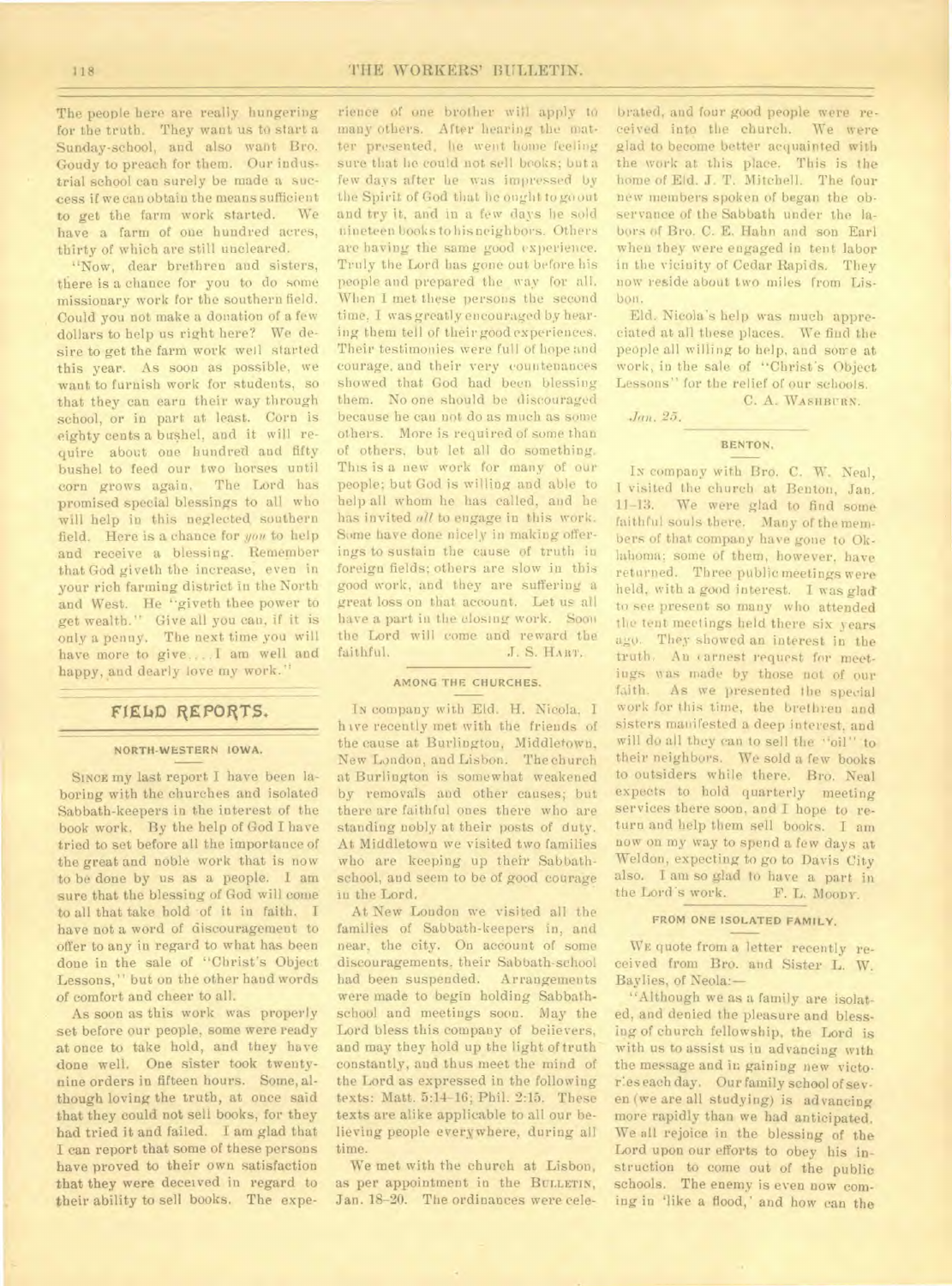-Lord raise up a standard against him unless his instructions are followed out in every particular? Before the message can go forth with power, the Lord's people must give earnest heed to the `still, small voice' so earnestly pleading to day. May we be led to realize that the day is far spent and that only an hour, as it were, remains in which to 'obtain the victory over every besetment, over pride, selfishness, love of the world, and over every wrong word and action,' that we may 'reflect the image of Jesus fully,' be able to stand in the evil day, and sing the song of victory. Although we have been very busy, we have sold fifteen copies of 'Christ's Object Lessons.' We expect to do more work in that line."

#### **ATALISSA.**

ELD. J. W. ADAMS met with the church at Atalissa Friday evening and Sabbath, Jan. 11, 12. On Sabbath the ordinances were celebrated; and the Spirit of the Lord seemed very near, making hearts tender and drawing all nearer the central theme,-Christ. All present took part in the services. Some were hindered by sickness from attending. Officers for the church were elected for the coming year, and the deacon was ordained at the evening meeting. Our company is very small, and we desire an interest in the prayers of God's people, that we may still hold up the banner of truth.

ANNA MCDONAI.D.

#### **WAVERLY.**

PERHAPS the experience of some of our members in canvassing for "Christ's Object Lessons" will be of interest to others. One sister canvassed one-half day and did not receive an order but she has not lost courage. Another sister sold one copy to a deaf and dumb man, who thinks it is a splendid book. She sold another one to a Baptist Sunday-school teacher, who said it was just the book she wanted in her class work. Although this is a hard place in which to sell S. D. Adventist books, we expect, by the help of the Lord, to sell all we ordered. W. H. SPRAGG.

"WHEN men are led to realize that their human calculations come far short, and are convinced that their wisdom is but foolishness, then it is that they turn to the Lord to seek him with all the heart that they may find *h* m. *"—Christian Education.* 

# THE BOOK WORK.

# **TALK IT UP.**

WHAT we say about any subject carries an influence either for or against it. It influences ourselves as well as those who hear our words. Our acts also are powerful in influence. The greatest power for good or evil comes from the one whose acts are in harmony with his words. If we are in harmony with any project or any plan of work, we speak a word in its favor whenever there is an opportunity. On the other hand if we are not in sympathy with it, we show this, too, very plainly, by a word, a look, a shake of the head, or a shrug of the shoulders. We can talk up any subject or talk it down very easily, and not say a great deal either.

Now the Lord has said: "If there is one work more important than another, it is that of getting our publications before the people." And again: "The canvassing work should never languish." If we all realized the importance of this work, and had been doing our duty, the work would not be languishing. But it has languished and is languishing. In conferences where there used to be from twentyfive to one hundred canvassers, there are now only two or three, or at most a dozen or so, at work. What is the matter? 0, somebody has been talking to-our canvassers. Did they say to them: "God bless you, my brother. You are engaged in a most important work; stick to it. I will help you in every way I can to make the work a success, and only eternity will reveal the good which has been accomplished"? Or did they say: "What a pity you are not in the ministry. Why, a man of your talent ought to be preaching," or, "You ought to be fittingyourself for a medical missionary nurse or a physician"?

How is it, my brother, my sister? What has been your attitude toward this branch of God's work? Have you talked it up? The testimony says: "We must encourage this work." Talk faith, talk courage, talk success, and then by your prayers and efforts help those engaged in the work to succeed. Do it *now.* "The enemy is watching every motion of the believers, seeking an opportunity to impress his attributes on the work done for the Lord." In the strength of Israel's God let us defeat the enemy. Finally, brethren, wherever you go, be you pastors or laymen, keep this work in mind, and by word and act talk it up. - S. N. *Curtis, in Keystone Gleaner.* 

# THE SABBATH-SCHOOL.

#### **CONDUCTED BY MRS. JESSIE L. ADAMS.**

## **SABBATH-SCHOOL WORKERS IN THE FIELD.**

THE President of the Sabbath-school Association and the writer recently visited a few of the schools in the south-western part of the State. We met at Harlan, then visited Jacksonville, Audubon, Elk Horn, Exira, and Atlantic. We held six meetings, and were present at two conventions,—one at Exira, the other at Atlantic. At all these places there was apparently a deep interest taken in the Sabbathschool work; and as the underlying principles of this work were placed before the people, there was a true earnestness manifested that was indeed encouraging. The attendance was good at all the meetings, and especially so at Exira.

The program sent out by the State Association was followed as nearly as possible at both conventions. A few who had prepared papers were not able to be present, so Sister Adams occupied the time in speaking on these topics. At Exira she also conducted a short children's meeting at the close of the convention. The children entered heartily into the exercise and seemed to understand the lesson taught. The older brethren and sisters paid the best of attention also. Many excellent things .were presented at Atlantic. The papers were good, and the part of the program assigned to the children was well carried out. As I review this visit to the different schools, I am encouraged to believe that better work will be done than ever before. Sister Adams often referred to "Selections from Testimonies on Sabbath-school Work." This, with her experience in the work, made these meetings very profitable. I trust that it may be possible for her to visit these schools again. May each member realize that God expects earnest work from each of his children, just now. E. G. OLSEN.

"SOME parents and teachers encourage their children to give 'birthday offerings' to some worthy object in which they feel an interest. This is better than to teach them to expect presents for themselves and in this way cultivate selfishness. A class or ,school might unite in giving to the same object."